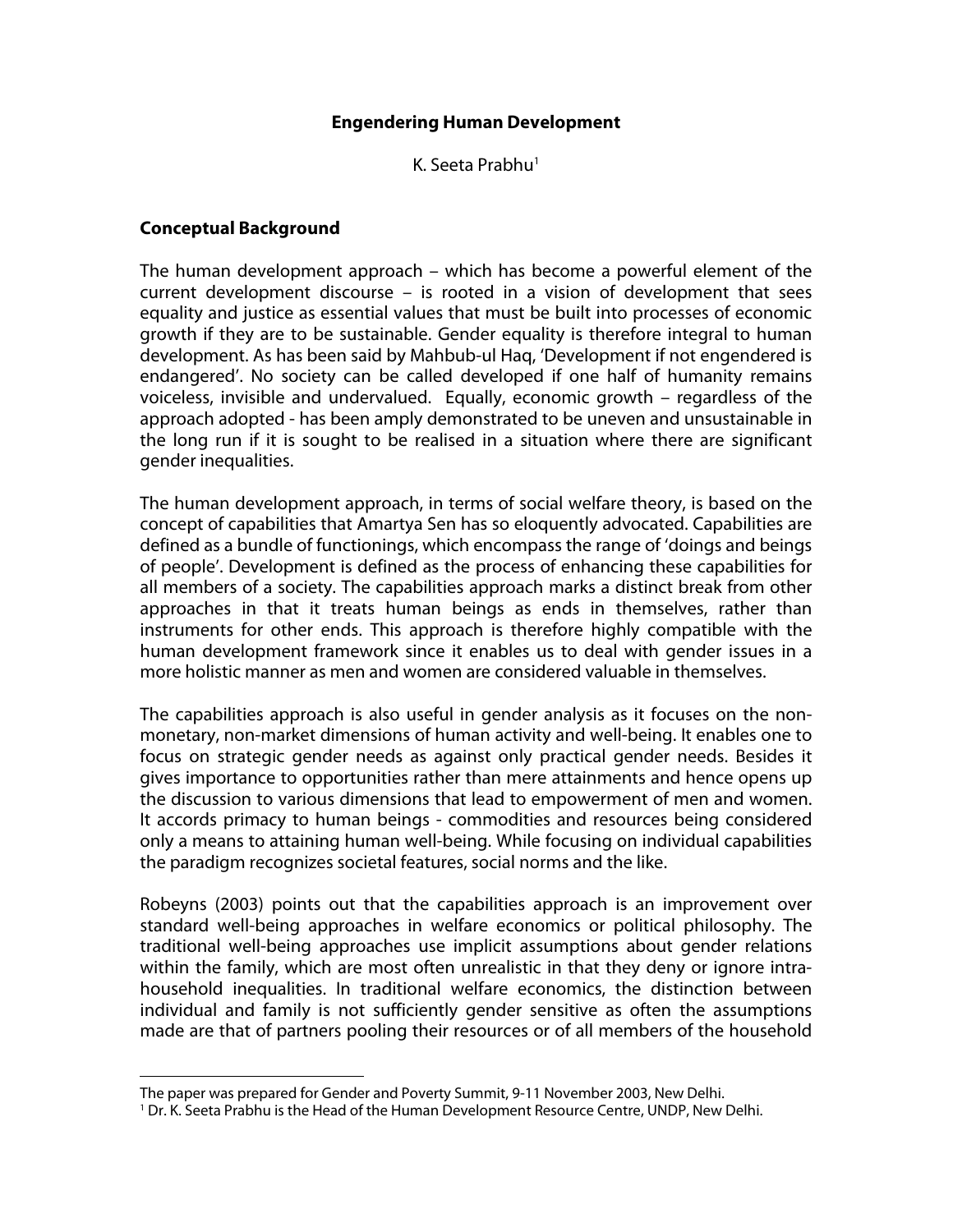sharing benefits equally. Thus, the dimension of intra-household inequality does not get articulated let alone be captured.

The three distinct advantages of the capabilities approach in engendering the development discourse have been identified (Robeyns, 2003).

- 1. The conceptualization and measurement of gender inequality in terms of functionings and capabilities helps to focus on the lives the individuals live and choose to live rather than on the average household income, which is the standard tool for analysis, particularly in economics.
- 2. The capabilities approach enables an analyst to go beyond market transactions and unravel the non-market dimensions of lives of men and women, a distinct advantage that is not available in many other paradigms. This is particularly important in gender analysis if the discussion on gender inequality is to move from inequalities in earnings, assets and the like to dimensions such as the care economy, household work, domestic violence, and supportive social networks.
- 3. The capabilities approach explicitly recognizes human diversity. Very often analysis, even when inequality is measured, is derived from a sense of equality that is judged from the male perspective and therefore insensitive to women's issues.

While the capabilities approach offers a useful alternative paradigm to analyse gender issues, it is underspecified in that all the contours of the paradigm are not fully explored. Several other elements need to be added in order to make it applicable in specific contexts. Two sets of such elements are currently available. One listed out by Nussbaum (1995, 2000) and the other by Robeyns (2003).

Nussbaum highlights the elements of life, bodily health, bodily integrity, senses, imagination and thought, emotions, practical reason, affiliation, other species, play, control over one's environment as the essential ingredients. These are highly abstract concepts not readily translated into policy actions/initiatives on the ground.

Robeyns (2003), on the other hand has a more down-to-earth list that includes life and physical health, mental well-being, bodily integrity and safety, social relations, political empowerment, education and knowledge, domestic work and non-market care, paid work and other projects, shelter and environment, mobility, leisure activities, timeautonomy, respect and religion. One significant aspect to note is that these dimensions have been framed in the context of western societies.

For Asian economies in general and South Asian economies in particular, it is necessary to devise a list of elements that need to be included keeping in mind the fact that patriarchy manifests itself very differently in the western and eastern societies. While it is not our intention here to attempt to list such components, it would be essential to draw attention to one crucial element –that of social capital. The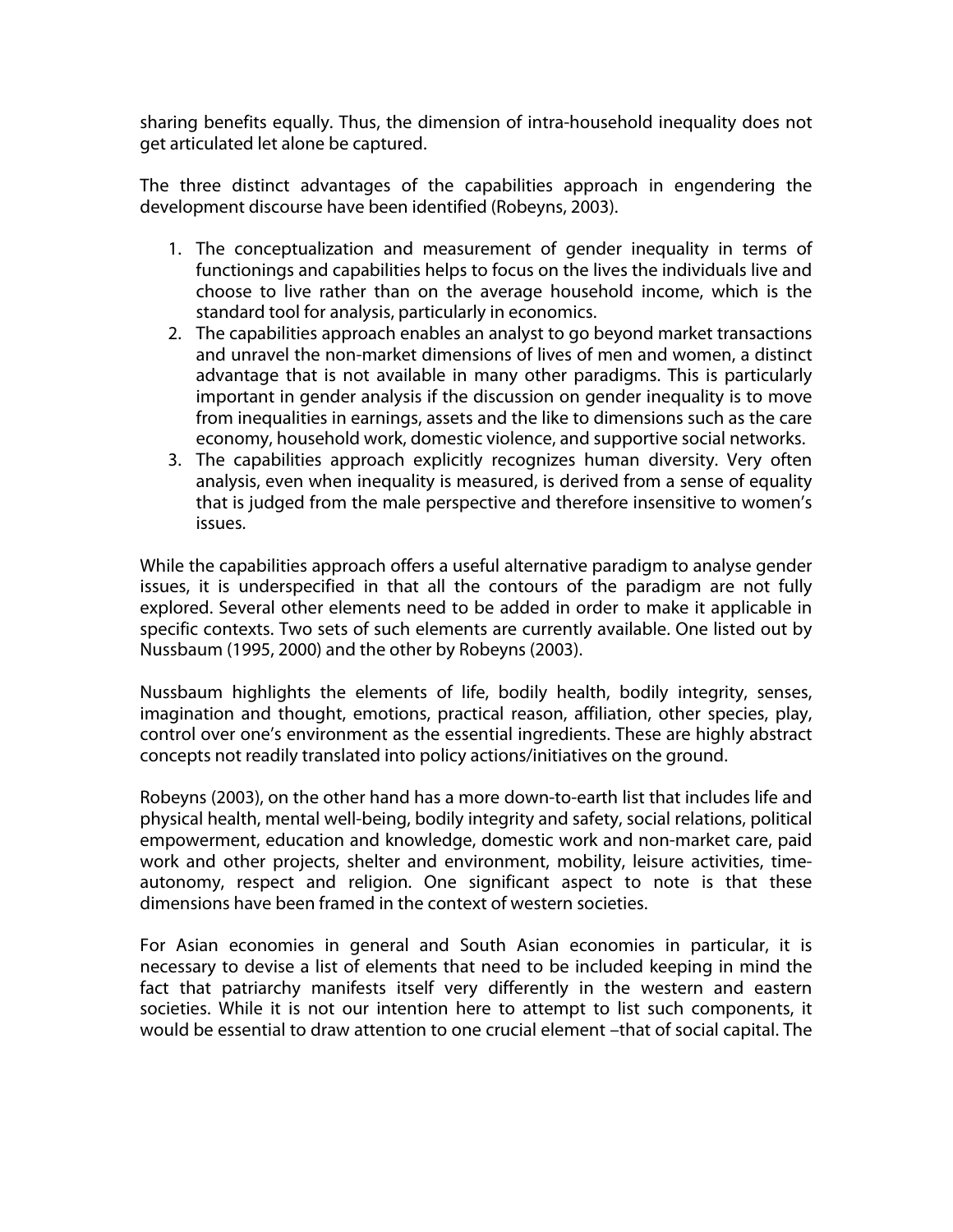existence of social capital, or the nurturing of social capital has contributed in no mean measure to the empowerment of women in many South Asian countries<sup>2</sup>.

#### **Human Development Reporting**

Having articulated the advantages of the capabilities approach, one turns to the more operational ways in which the engendering of the development paradigm has been attempted by United Nations Development Programme (UNDP), the strong advocate of the human development approach. In its annual publication, the Human Development Report (HDR), UNDP has sought to bring to the forefront of policy dialogue some critical gender based issues. In addition, Regional Human Development Reports, such as Human Development in South Asia, 2000, HIV/AIDS and Development in South Asia 2003, also address this vital issue with specific relevance to the respective regions.

The HDRs have also sought to popularize the use of various indices. The 1995 HDR was devoted entirely to gender equality. In this Report, two composite indices were introduced, namely the Gender-Related Development Index (GDI) and the Gender Empowerment Measure (GEM). Composite indices, while not being complete measures of the phenomenon they try to represent, nonetheless provide a convenient tool to highlight some dimensions of the phenomenon they represent.

## **Stylized Facts**

I would like to touch briefly upon three propositions or 'stylized facts' that emerge from the review in the Human Development Reports of the vast literature on economic growth, human development and gender development. The setting for the discussion would be the Asia-Pacific region, and in particular South Asia where 45% of people live below 1 US\$ a day. (UNDP, 2003)

## Stylized Fact 1

There is **no automatic link between economic growth and human development.**  This is true in the Asia-Pacific region as well. Observing data for 2001, we find that Nepal, has the lowest GDP per capita (PPP US\$ 1,310) in South Asia, but has a higher HDI rank than the GDP per capita rank (Table 1, column 3). A much higher contrast between the two ranks is recorded for Sri Lanka where the HDI rank is much higher (13) than that of GDP per capita. India, in contrast, has a much higher rank in GDP per capita (PPP US\$) than in HDI rank (-12).

<span id="page-2-0"></span> $\overline{a}$  $<sup>2</sup>$  The successful South Asia Poverty Alleviation Programme that was supported by the UNDP owes its</sup> success to the process of social mobilization that it followed.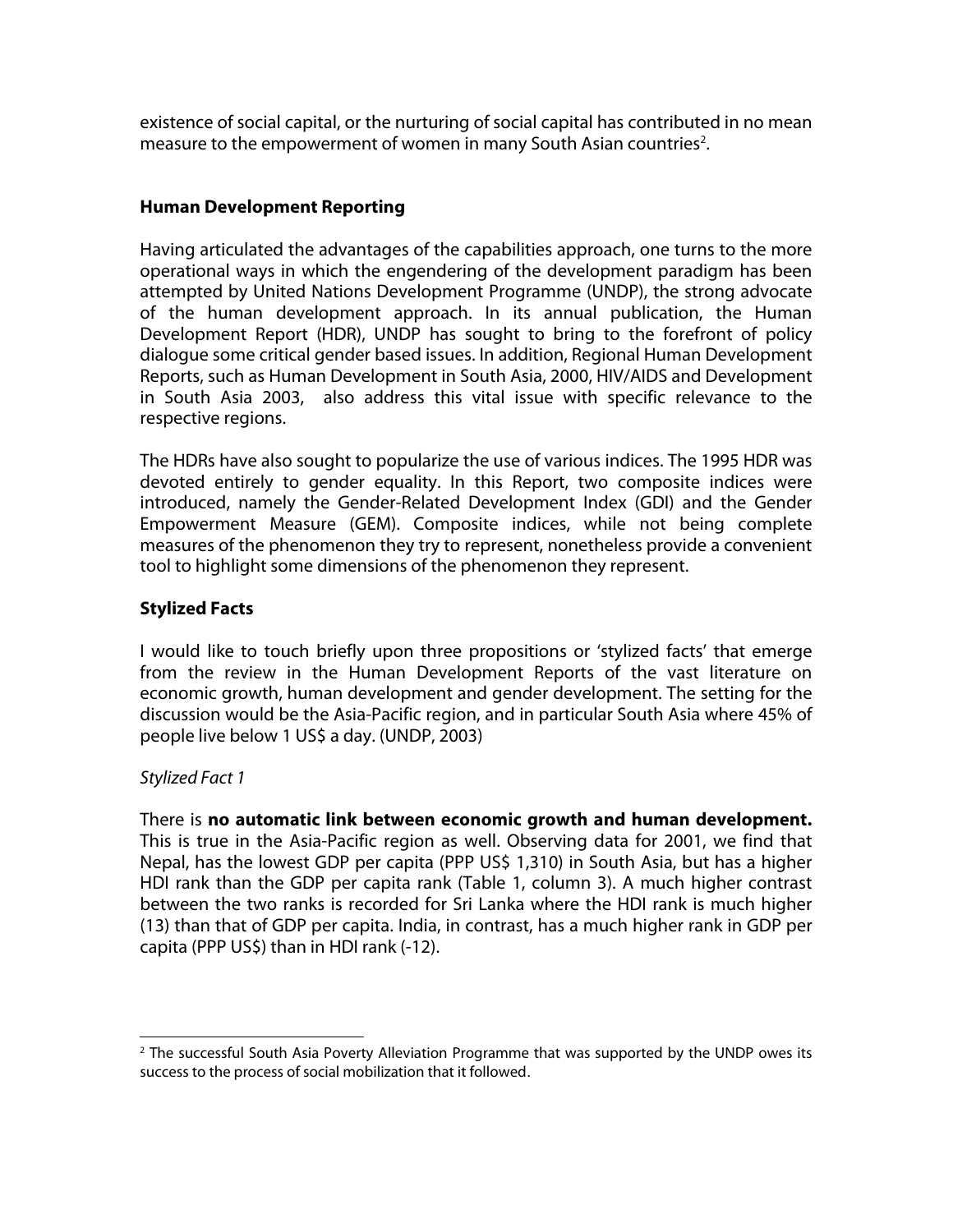| Table 1 - Human Development in South Asia |                          |                                        |                                                                             |                                                     |                                                  |  |  |  |  |  |  |
|-------------------------------------------|--------------------------|----------------------------------------|-----------------------------------------------------------------------------|-----------------------------------------------------|--------------------------------------------------|--|--|--|--|--|--|
| Country                                   | <b>GDP Per</b><br>Capita | Human<br>Development<br>Index<br>(HDI) | <b>GDP Per</b><br>Capita<br>(PPP US\$)<br>rank<br>minus<br>HDI rank*<br>(3) | Gender-<br>Related<br>Development<br>Index<br>(GDI) | <b>HDI</b> rank<br>minus<br><b>GDI</b><br>rank** |  |  |  |  |  |  |
|                                           | (1)                      | (2)                                    |                                                                             | (4)                                                 | (5)                                              |  |  |  |  |  |  |
|                                           | (PPP US\$)               | Value                                  |                                                                             | Value                                               |                                                  |  |  |  |  |  |  |
|                                           | (2001)                   | (2001)                                 | (2001)                                                                      | (2001)                                              | (2001)                                           |  |  |  |  |  |  |
| Bangladesh                                | 1,610                    | 0.502                                  | $\overline{7}$                                                              | 0.495                                               | $\overline{0}$                                   |  |  |  |  |  |  |
| <b>Bhutan</b>                             | 1,833                    | 0.511                                  | 5                                                                           | na                                                  | na                                               |  |  |  |  |  |  |
| India                                     | 2,840                    | 0.590                                  | $-12$                                                                       | 0.574                                               | $\overline{0}$                                   |  |  |  |  |  |  |
| <b>Maldives</b>                           | 4,798                    | 0.751                                  | $\overline{7}$                                                              | na                                                  | na                                               |  |  |  |  |  |  |
| <b>Nepal</b>                              | 1,310                    | 0.499                                  | 8                                                                           | 0.479                                               | $-3$                                             |  |  |  |  |  |  |
| Pakistan                                  | 1,890                    | 0.499                                  | $-7$                                                                        | 0.469                                               | $-3$                                             |  |  |  |  |  |  |
| Sri Lanka                                 | 3,180                    | 0.730                                  | 13                                                                          | 0.726                                               | $\overline{0}$                                   |  |  |  |  |  |  |

Source: UNDP (2003) Human Development Report 2003, Oxford University Press, New York

Notes: (∗) A positive figure indicates that the HDI rank is higher than the GDP per capita (PPP US\$) rank. (∗∗) The ranks of this column are recalculated for the 144 countries for which the GDI has been calculated. A positive figure means that the GDI rank is higher than the HDI rank.

## Stylized Fact 2

**High human development does not necessarily translate into an equal share of benefits for men and women**. A useful comparison is between the overall HDI rank of any country and its GDI rank (Table 1, column 5). It is interesting to note that in South Asia no country ranked higher in GDI than in HDI. The performance of India and Sri Lanka was equal in HDI and GDI, while Nepal performed better in HDI than in GDI.

In South East Asia and East Asia quite a few countries recorded a higher GDI rank than their respective HDI ranks. Philippines has the higher GDI rank with respect to its HDI rank (+6), despite having ranked only fifth within South East Asia and East Asia with regard to GDI. The other countries that have done better in GDI than in HDI are Thailand  $(+2)$ , China  $(+1)$ , Indonesia  $(+1)$ , Mongolia  $(+1)$ .

## Stylized Fact 3

**Giving greater attention to gender equality also promotes higher economic growth and accelerates human development attainments**. Income growth and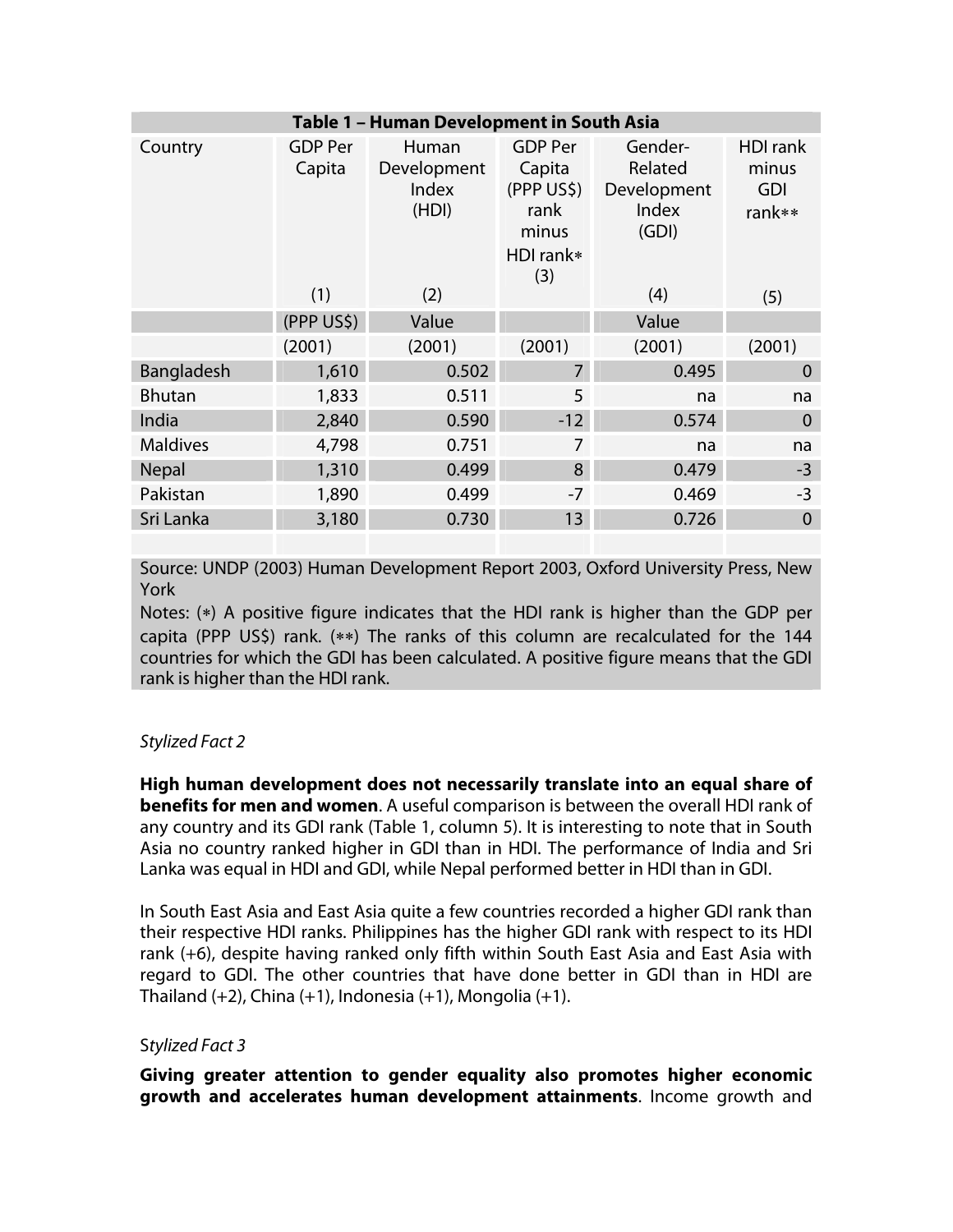economic development are good for gender equality in the long run; growth alone cannot deliver the desired results. Societies progress more rapidly if they also adopt specific measures to narrow gender gaps. (UNDP, 1995)

Some illustrations from a World Bank study (2002) highlight this point.

In Africa, research indicated that improving rural women's access to productive resources including education, land, and fertilizer could increase agricultural productivity by as much as one-fifth. Cross-country studies suggest that if the Middle East and North Africa, South Asia, and Sub-Saharan Africa had been as successful as East Asia in narrowing the gender gap in education during 1960-1990, GNP per capita in those regions would have grown by 0.5 and 0.9 percentage points higher per year, substantial increases over actual growth rates. Over the past 25 years girls' primary school enrolment rates doubled in the Middle East, South Asia, and Sub-Saharan Africa. In the past half century, women's life expectancy has increased by 15-20 years in developing countries, to the point that in the 1990s, for the first time, women in South Asia began living longer than men.

Countries with smaller gaps between women and men in areas such as education, employment, and property rights

- $\cdot$  have lower child malnutrition and mortality
- ❖ more transparent business and government
- $\cdot \cdot$  faster economic growth which in turn helps to further narrow the gender gap.

As education is the key to breaking the circle of ignorance and exploitation and empowering women, and has various benefits (e.g. income earning opportunities, reduction of child and maternal mortality, improvement in women's status in the society) we could consider what have been the educational achievements of men and women.

In Bangladesh, for example, between 1990 and 2001 there has been a significant increase in female literacy as compared to that of male literacy. In fact, in 1990 the female adult literacy (24.4 per cent) was practically half of the male literacy rate (47.8 per cent), while in 2001 the female-male gap is lower than earlier (female literacy rate is 30.8 per cent and male literacy rate is 49.9 per cent). The surge in literacy rates contributed to rise in the HDI value from 0.189 in 1990 to 0.502 in 2001.

The Regional HDR on HIV/AIDS and Development in South Asia, points to the intimate link between the persistence of human poverty and gender inequality to HIV/AIDS in the region. Poverty hits women harder than men and gender inequity is one of the main underlying reasons. The Report flags the strong relationship between low GDI and HIV/AIDS in the region. The gendered face of HIV/AIDS, with women constituting 36% of the HIV infections in the region, is integrally related to gender inequality both in terms of biological vulnerability as also low social and economic position of women against men.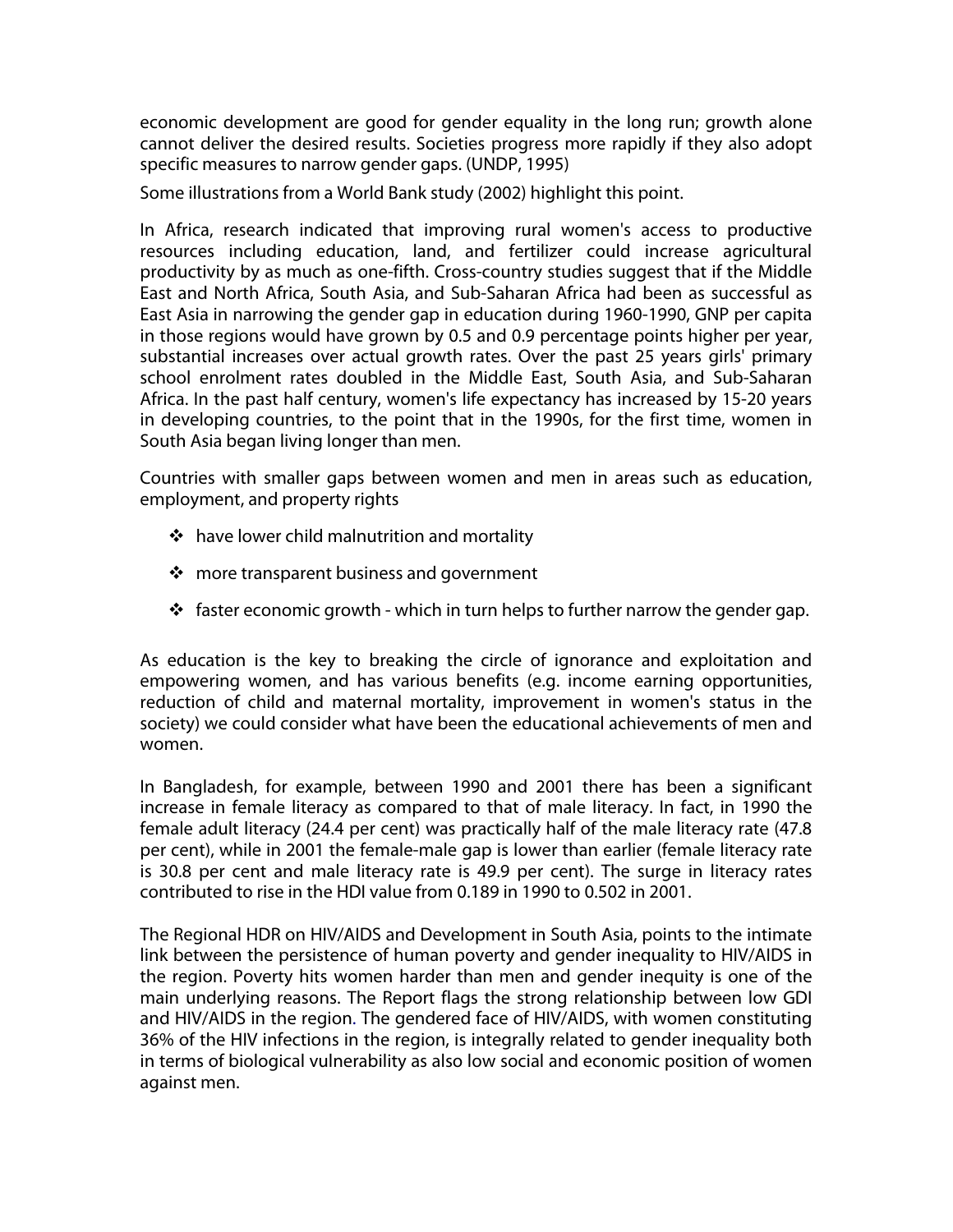India's National HDR (Planning Commission, 2001) documents that positive impact of women's empowerment.

- $\div$  In Manipur, women's empowerment has resulted in lowest infant mortality rate in the country (28 per 1000 live births in 1991) even lower than in Kerala (42 per 1000 live births in 1991).
- ❖ In Himachal Pradesh, self-empowerment of women has resulted in
	- o School participation rates for girls as high as for boys
	- o Near complete coverage of the population in terms of safe drinking water, electricity and telecommunications
	- o Reasonably responsive administration with comparatively low level of corruption has helped in identifying development priorities and implementing programmes fairly efficiently
	- o Community and public health and medical services are better organized and have high credibility

# **Strategies**

Going beyond the measures, a few strategies are outlined that can be followed to ensure that human development attainments are equitable.

The foremost of these measures is to ensure equality of rights between women and men and remove legal, economic, political or cultural barriers that prevent the exercise of equal rights though comprehensive policy reforms and strong affirmative action. This would require that the institutional machinery to ensure implementation and monitoring of gender empowerment policies is established and strengthened.

Ensuring women's access to land, the primary productive resource for most poor women, is a critical policy requirement. Protecting the traditional rights of access of communities to common property resources is an urgent priority. Adequate working conditions and support to workers' organizations will provide the necessary conditions for the empowerment of women but need to be supplemented by more basic measures to address structural factors and changing mindsets. An important aspect with regard to the norms and networks that enable collective action, social capital<sup>3</sup>, there is evidence of their importance for poverty alleviation and sustainable human and economic development.

Another important plank of the strategy has to be building the capabilities of women and regard them as agents and beneficiaries of change. This is particularly important during a period of globalisation. While recognising that the process of globalisation,

<span id="page-5-0"></span> $\overline{a}$ <sup>3</sup> The broadest and most encompassing view of social capital includes the social and political environment that shapes social structure and enables norms to develop.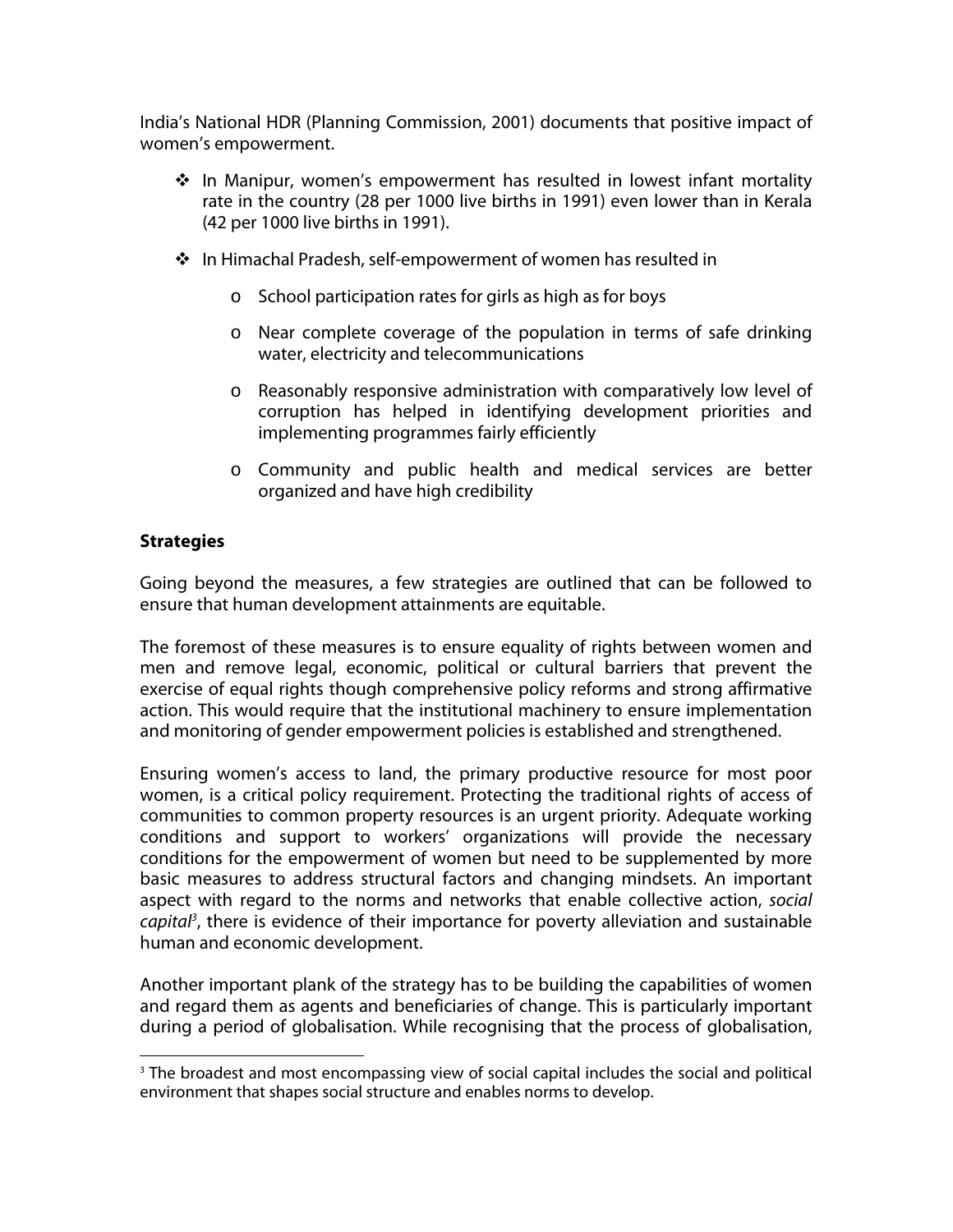especially as it relates to information technology, could expand opportunities for women, the negative effects need to be countered by upgrading women's productivity and employability, and providing alternative employment avenues.

A critical aspect of this gendered approach would involve recognition of the role of the 'care' economy and women's roles in unpaid work at the household and community levels. Given the intensification of women's work as well as the changes in men's roles, there is a strong case for investing greater public resources in supporting women's unpaid work (Menon-Sen & Prabhu, 2001). Investments to enable access to affordable food (for example through public distribution systems), setting up childcare facilities and ensuring the availability of water, fuel and fodder at the local level cannot only enable women to access paid work, but can have multiplier effects in terms of enabling children, particularly girls, to go to school. Equitable and sustainable policies require a better understanding of the links between women's household survival strategies, livelihoods and larger scale economic, social, environmental and political processes.

Empowerment of women is "a critical factor in the eradication of poverty" as emphasised in the Platform for Action adopted at the Fourth World Conference on Women, held in Beijing in 1995. But existing policies often fail to address these realities. Simplistic and narrow conceptualizations of women's empowerment and gender equality restricts policy focus to micro-level issues related to women's incomegeneration, access to credit, education and training, rather than on the structural causes of women's poverty and gender inequality such as discriminatory laws, gender blind public expenditure and macroeconomic policies that do not take social realities into account.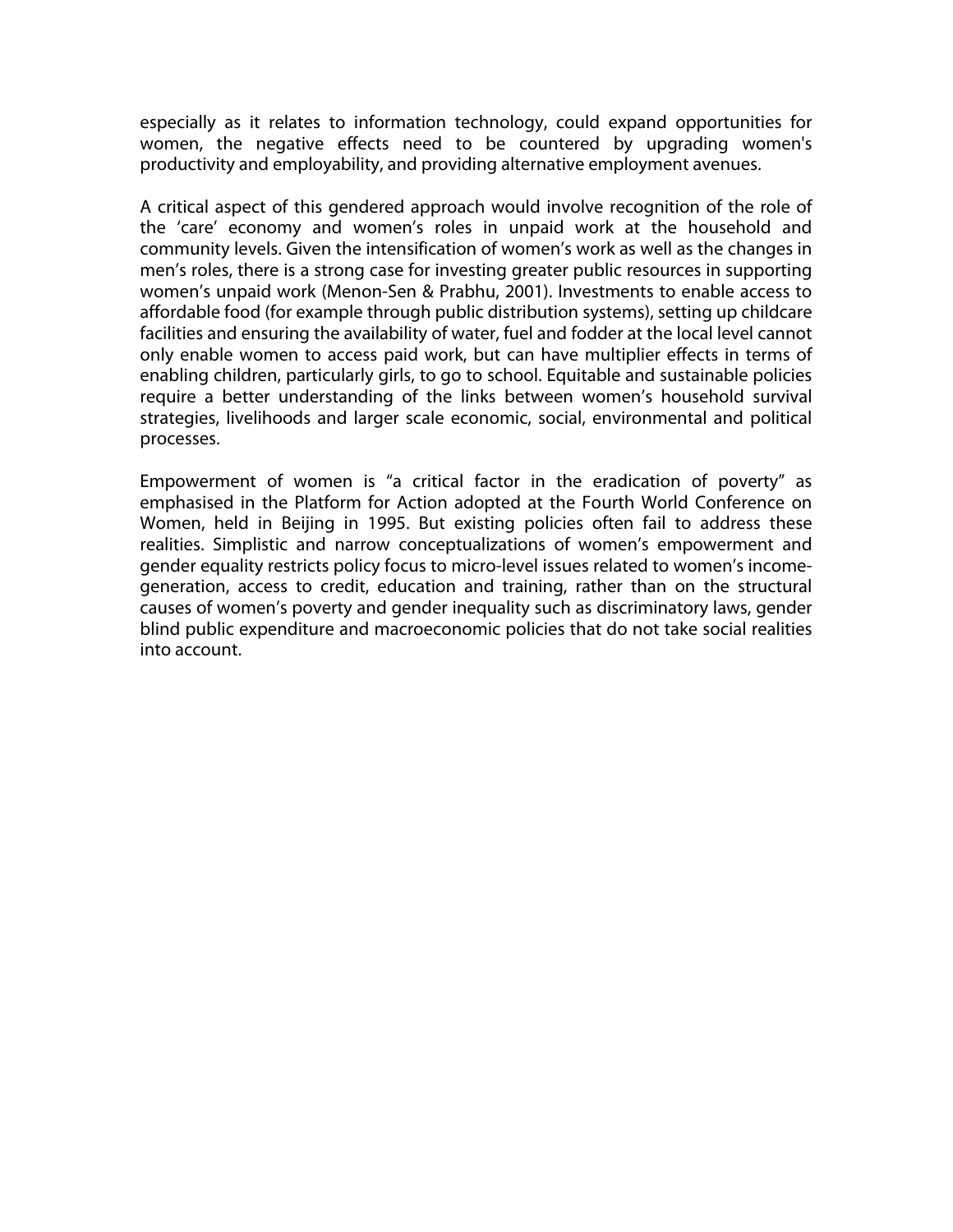| Annex 1: Economic Growth and Human Development In the Asia Pacific Region |                          |                                     |                                      |                                                 |                                   |                                           |                                  |  |  |  |  |
|---------------------------------------------------------------------------|--------------------------|-------------------------------------|--------------------------------------|-------------------------------------------------|-----------------------------------|-------------------------------------------|----------------------------------|--|--|--|--|
| Region/Country                                                            | <b>GDP Per</b><br>Capita | Human Development<br>Index<br>(HDI) |                                      | Gender-Related<br>Development<br>Index<br>(GDI) |                                   | Gender<br>Empowerment<br>Measure<br>(GEM) |                                  |  |  |  |  |
|                                                                           | (PPP<br>US\$             | Value                               | Rank (Out<br>of 175<br>countries)    | Value                                           | Rank (Out<br>of 144<br>countries) | Value                                     | Rank (Out<br>of 70<br>countries) |  |  |  |  |
|                                                                           | (2001)                   | (2001)                              | (2001)                               | (2001)                                          | (2001)                            | (2001)                                    | (2001)                           |  |  |  |  |
| World                                                                     | 7,376                    | 0.722                               | na                                   | na                                              | na                                | na                                        | na                               |  |  |  |  |
| Developing<br>countries                                                   | 3,850                    | 0.655                               | na                                   | na                                              | na                                | na                                        | na                               |  |  |  |  |
| South Asia                                                                | 2,730                    | 0.582                               | na                                   | na                                              | na                                | na                                        | na                               |  |  |  |  |
| East Asia and the<br>Pacific                                              | 4,233                    | 0.722                               | na                                   | na                                              | na                                | na                                        | na                               |  |  |  |  |
|                                                                           |                          |                                     | <b>South Asia</b>                    |                                                 |                                   |                                           |                                  |  |  |  |  |
|                                                                           |                          |                                     |                                      |                                                 |                                   |                                           |                                  |  |  |  |  |
| Bangladesh                                                                | 1,610                    | 0.502                               | 139                                  | 0.495                                           | 112                               | 0.218                                     | 69                               |  |  |  |  |
| <b>Bhutan</b>                                                             | 1,833                    | 0.511                               | 136                                  | na                                              | na                                | na                                        | na                               |  |  |  |  |
| India                                                                     | 2,840                    | 0.590                               | 127                                  | 0.574                                           | 103                               | na                                        | na                               |  |  |  |  |
| <b>Maldives</b>                                                           | 4,798                    | 0.751                               | 86                                   | na                                              | na                                | na                                        | na                               |  |  |  |  |
| Nepal                                                                     | 1,310                    | 0.499                               | 143                                  | 0.479                                           | 119                               | na                                        | na                               |  |  |  |  |
| Pakistan                                                                  | 1,890                    | 0.499                               | 144                                  | 0.469                                           | 120                               | 0.414                                     | 58                               |  |  |  |  |
| Sri Lanka                                                                 | 3,180                    | 0.730                               | 99                                   | 0.726                                           | 80                                | 0.272                                     | 67                               |  |  |  |  |
|                                                                           |                          |                                     | <b>South East Asia and East Asia</b> |                                                 |                                   |                                           |                                  |  |  |  |  |
| <b>Brunei</b>                                                             | 19,210                   | 0.872                               | 31                                   | 0.867                                           | 31                                | na                                        | na                               |  |  |  |  |
| Cambodia                                                                  | 1,860                    | 0.556                               | 130                                  | 0.551                                           | 105                               | na                                        | na                               |  |  |  |  |
| China                                                                     | 4,020                    | 0.721                               | 104                                  | 0.718                                           | 83                                | na                                        | na                               |  |  |  |  |
| Indonesia                                                                 | 2,940                    | 0.682                               | 112                                  | 0.677                                           | 91                                | na                                        | na                               |  |  |  |  |
| Iran                                                                      | 6,000                    | 0.719                               | 106                                  | 0.702                                           | 86                                | na                                        | na                               |  |  |  |  |
| Lao People's Dem.<br>Rep.                                                 | 1,620                    | 0.525                               | 135                                  | 0.518                                           | 109                               | na                                        | na                               |  |  |  |  |
| Malaysia                                                                  | 8,750                    | 0.790                               | 58                                   | 0.784                                           | 53                                | 0.503                                     | 45                               |  |  |  |  |
| Mongolia                                                                  | 1,740                    | 0.661                               | 117                                  | 0.659                                           | 95                                | na                                        | na                               |  |  |  |  |
| Myanmar                                                                   | 1,027                    | 0.549                               | 131                                  | na                                              | na                                | na                                        | na                               |  |  |  |  |
| Philippines                                                               | 3,840                    | 0.751                               | 85                                   | 0.748                                           | 66                                | 0.539                                     | 35                               |  |  |  |  |
| Republic of Korea                                                         | 15,090                   | 0.879                               | 30                                   | 0.873                                           | 30                                | 0.363                                     | 63                               |  |  |  |  |
| Singapore                                                                 | 22,680                   | 0.884                               | 28                                   | 0.880                                           | 28                                | 0.594                                     | 26                               |  |  |  |  |
| Thailand                                                                  | 6,400                    | 0.768                               | 74                                   | 0.766                                           | 61                                | 0.457                                     | 55                               |  |  |  |  |
| Vietnam                                                                   | 2,070                    | 0.688                               | 109                                  | 0.687                                           | 89                                | na                                        | na                               |  |  |  |  |
| <b>Pacific</b>                                                            |                          |                                     |                                      |                                                 |                                   |                                           |                                  |  |  |  |  |
| Fiji                                                                      | 4,850                    | 0.754                               | 81                                   | 0.743                                           | 67                                | na                                        | na                               |  |  |  |  |
| Papua New Guinea                                                          | 2,570                    | 0.548                               | 132                                  | 0.544                                           | 106                               | na                                        | na                               |  |  |  |  |
| Samoa (Western)                                                           | 6,180                    | 0.775                               | 70                                   | na                                              | na                                | na                                        | na                               |  |  |  |  |
| Solomon Islands                                                           | 1,910                    | 0.632                               | 123                                  | na                                              | na                                | na                                        | na                               |  |  |  |  |
| Vanuatu                                                                   | 3,190                    | 0.568                               | 128                                  | na                                              | na                                | na                                        | na                               |  |  |  |  |

Source: UNDP (2003) Human Development Report 2003, Oxford University Press, New York.